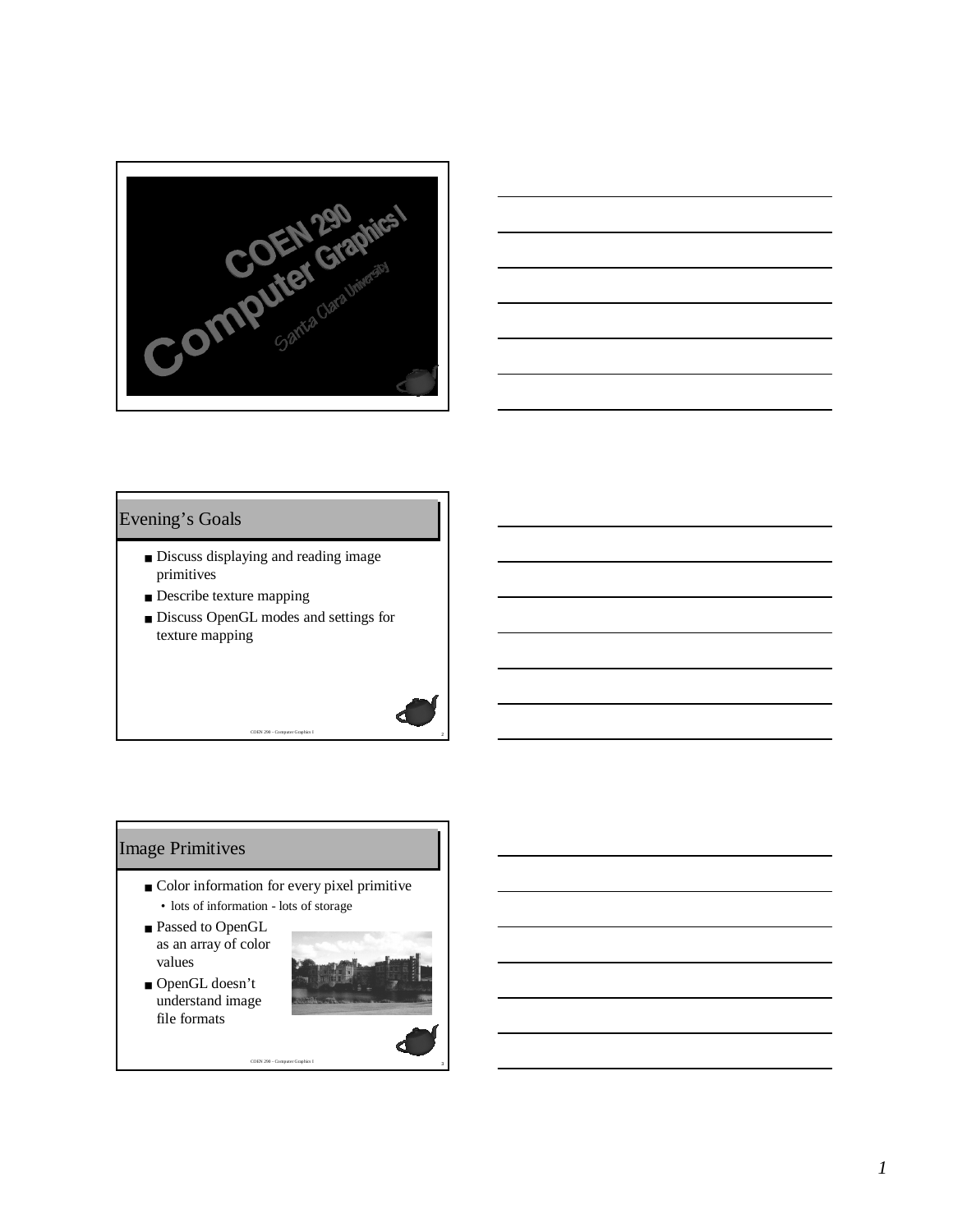# Rendering Image Primitives

- Position image primitive in world coordinates
- Pass image data to OpenGL • images come in two forms
	- bitmaps – color images

## Positioning Images

**glRasterPos3f**( x, y, <sup>z</sup> );

- Transformed just like a vertex
- Raster position is lower left corner of image
- Images are clipped based upon whether their raster position in inside the viewport



<sup>4</sup> COEN 290 - Computer Graphics I

## Rendering Bitmaps

- Bitmaps are 1-bit deep images
- Use the current color to update pixel in framebuffer
	- sort of like a pixel mask

**glBitmap**( width, height, xorig, yorig, xmove, ymove, bitmap );

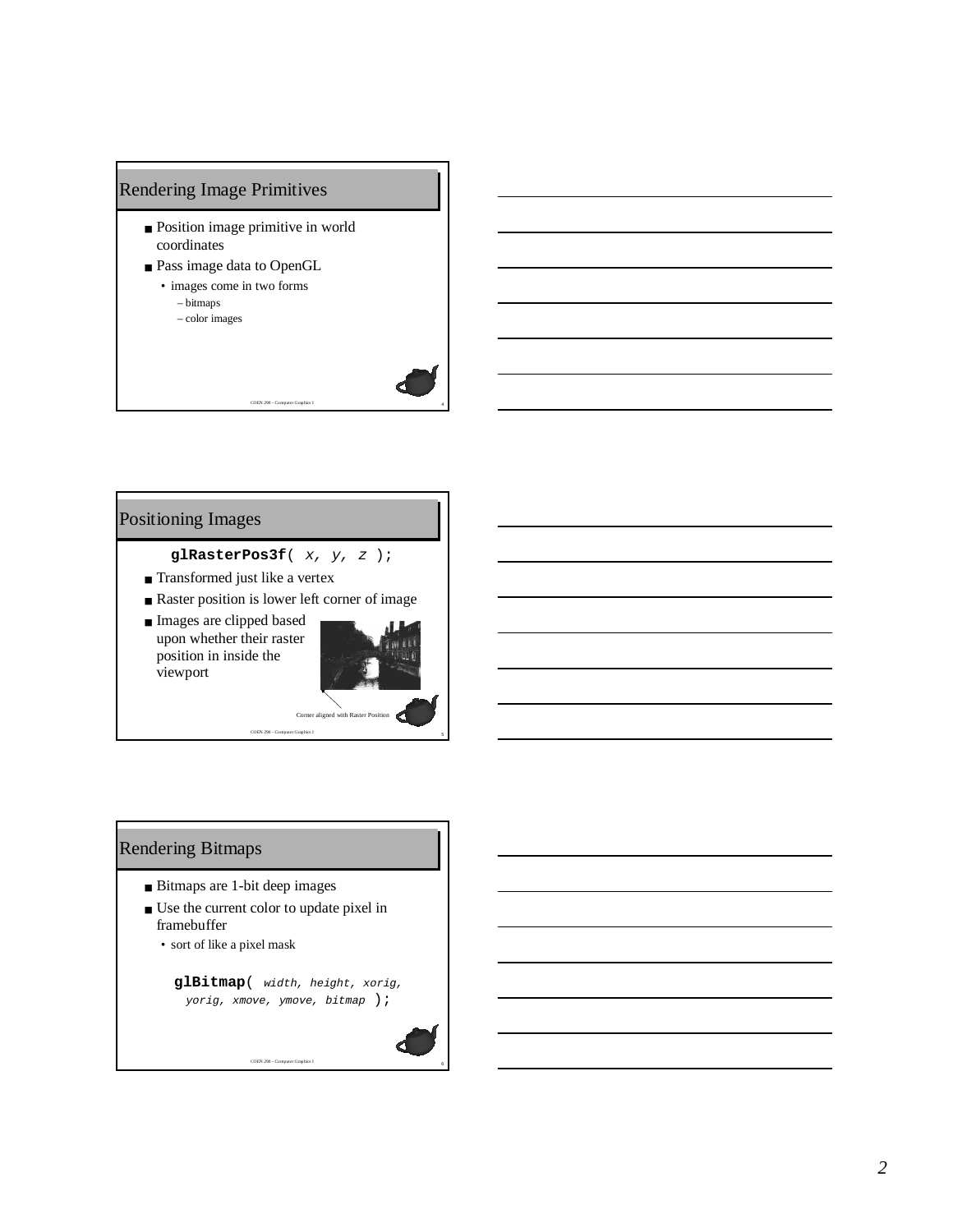#### Rendering Images

# **glDrawPixels**( width, height,

format, type, pixels );

- Write color information directly into the framebuffer
- format describes how pixels are laid out in host memory

<sup>7</sup> COEN 290 - Computer Graphics I

■ type is storage type of pixels array



# Reading Pixels

**glReadPixels**( x, y, width, height, format, type, pixels );

- Copy pixels from the framebuffer into host memory
- $(x, y)$  is the window coordinate of lower left corner of block of pixels

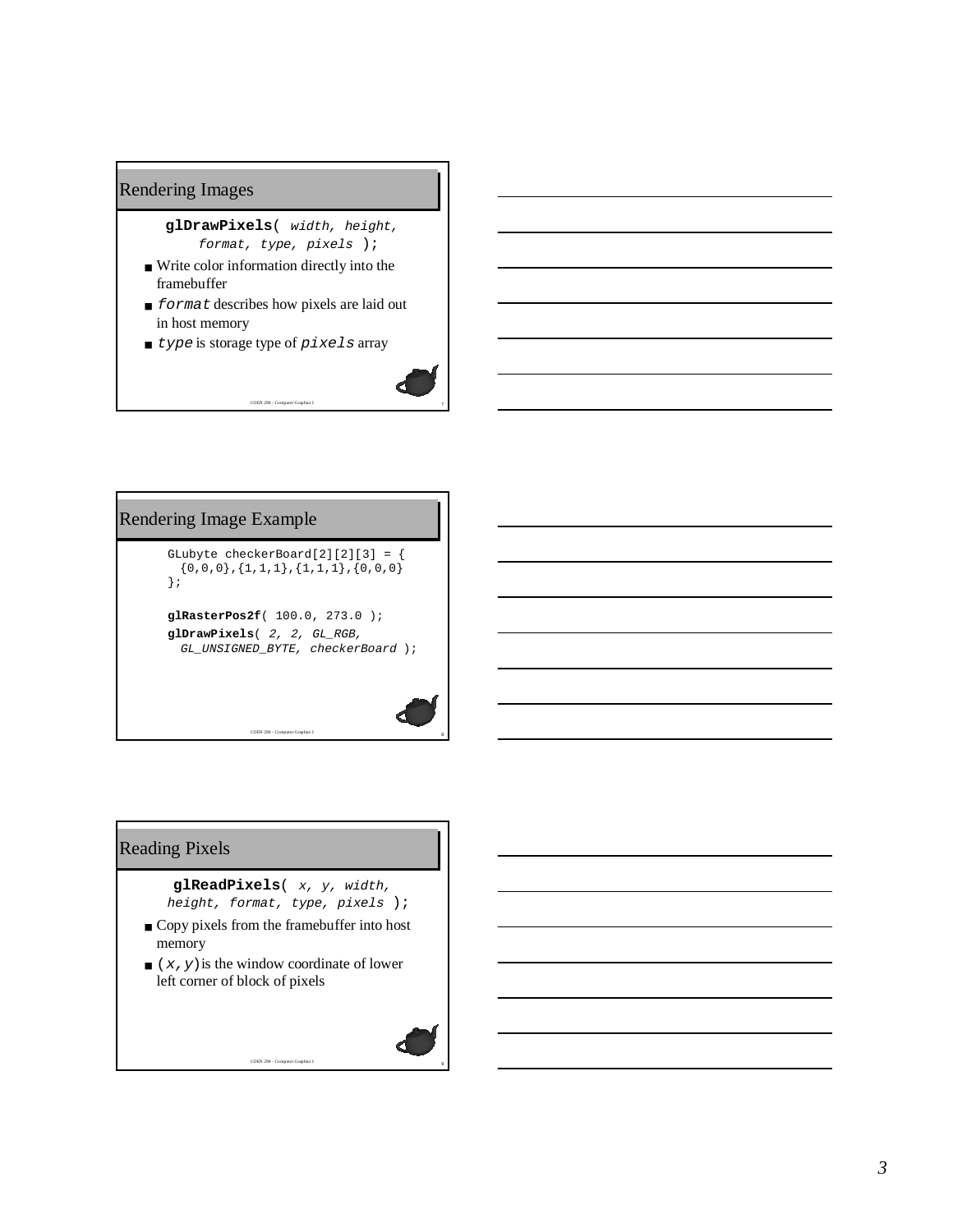#### COEN 290 - Computer Graphics I Zooming Images ■ Images can be zoomed in or out **glPixelZoom**( xZoom, yZoom );  $\overline{\mathcal{L}}$  $\mathbf{I}$ -₹ J  $\mathbf{I}$  $-1 < zoom < 0$  reflect and shrink > 1 *zoom*  $0 > zoom > 1$ < − 1 *zoom* strecth shrink reflect and stretch

0

2



## Images Have Some Limitations

- Always aligned to the window
- Can not be rotated easily
	- no concept of world space
- Pixel zoom inexact • in particular, difficult to match world space dimensions

COEN 290 - Computer Graphics I

■ Some performance limitations



■ Imagine combining geometric rendering but using an image for the shading

COEN 290 - Computer Graphics I

■ Principal idea behind *texture mapping* 

• also known as *image mappings*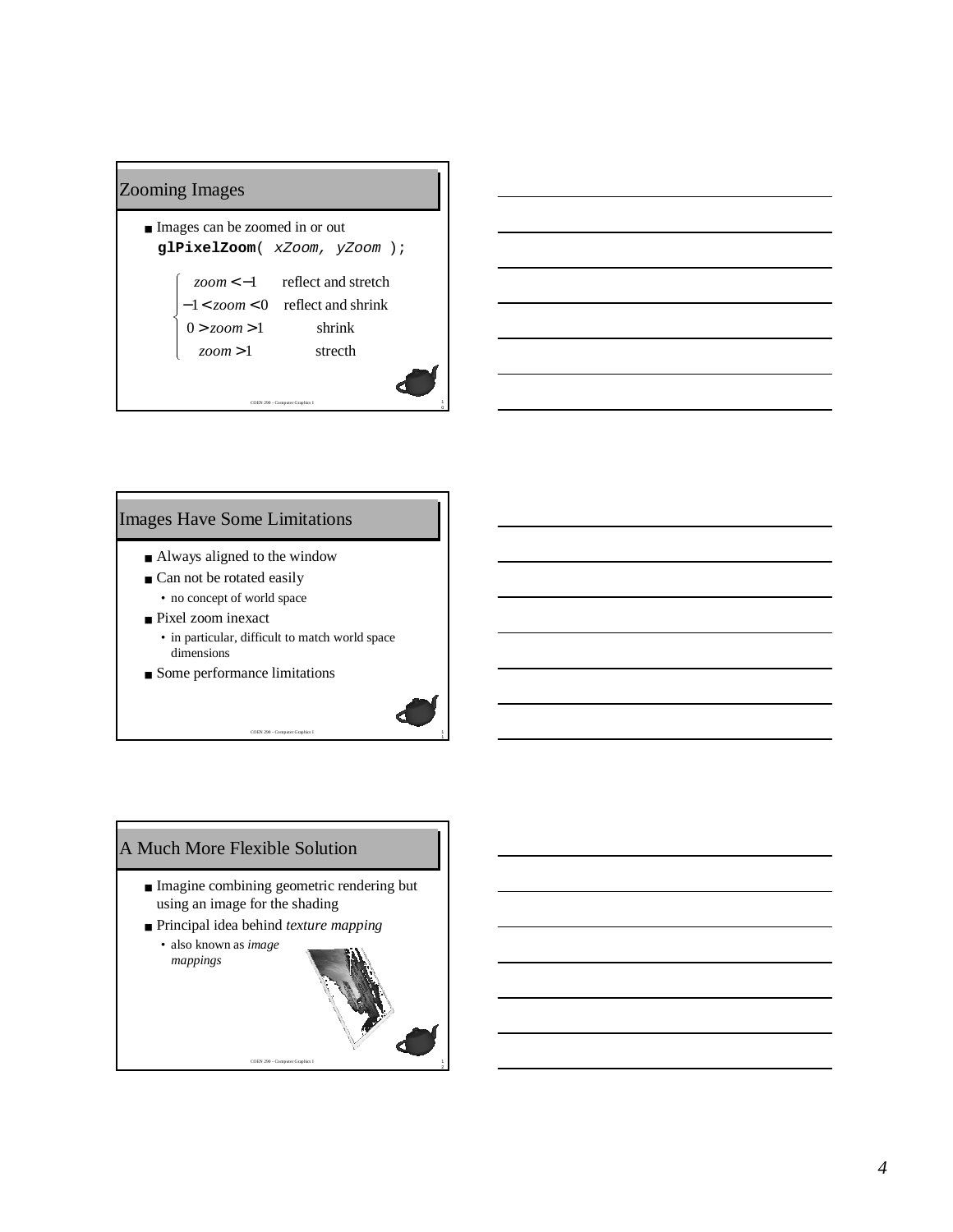## Benefits of Texture Mapping

- Greater realism with less modeling • without texture mapping, need to model geometry at pixel resolution
- Fairly simple to implement
	- interpolate indices into texture map – similar interpolation to Gouraud shading

COEN 290 - Computer Graphics I



4

5

## Disadvantages with Texture Mapping

- Considerable performance requirements
	- easily implemented in hardware, but filling pixels require much more work than Gouraud shading
	- dedicated texture memory in graphics hardware is usually a limited resource
- Aliasing
	- requires texture filtering – more math per pixel

COEN 290 - Computer Graphics I

# Texture Mapping

- Use image data to determine the color of pixels for rasterizing geometric primitives
- Can texture in 1, 2 or 3 dimensions
- 3D texturing very useful for *volume rendering*
- Two step process:
	- ➀ set up image as a texture map
	- ➁ render geometry with *texture coordinates* to reference texture

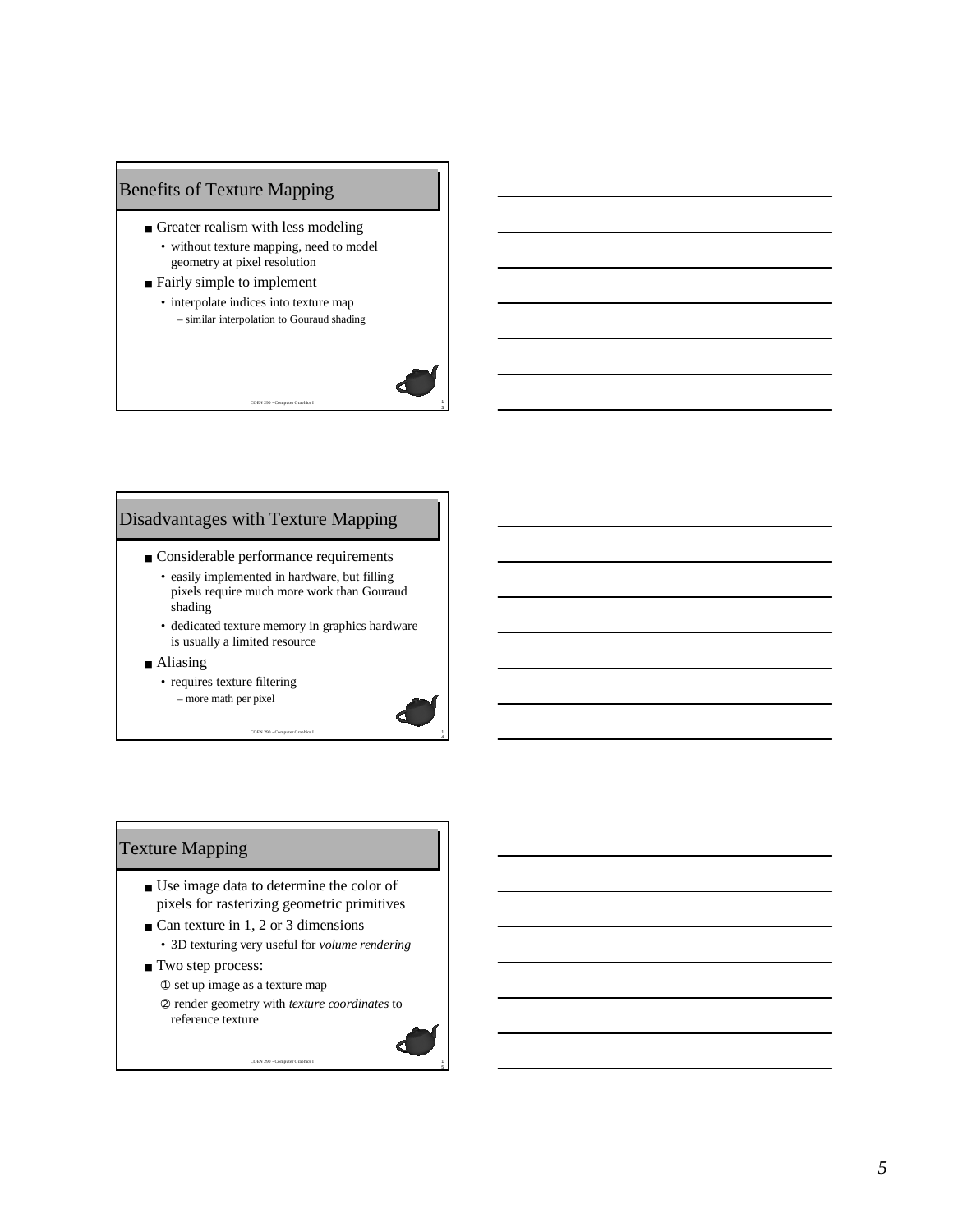# Passing Image Data as a Texture

**glTexImage2D**( target, level, components, width, height, border, format, type, pixels );

• images must have dimensions  $2^{n} \times 2^{m}$ – may additionally have a one pixel border around image

COEN 290 - Computer Graphics I

6

- set target to GL\_TEXTURE\_2D • set level to <sup>0</sup>
	- we'll use levels later when we talk about *mipmaps*

#### Other Parameters

- *components* represents number of color channels per pixel
	- generally
		- 1 for intensity images
		- 3 for RGB images
	- may include an alpha channel
- *format* represents how *texels* are stored in memory
	- *texel* is short for *texture element*

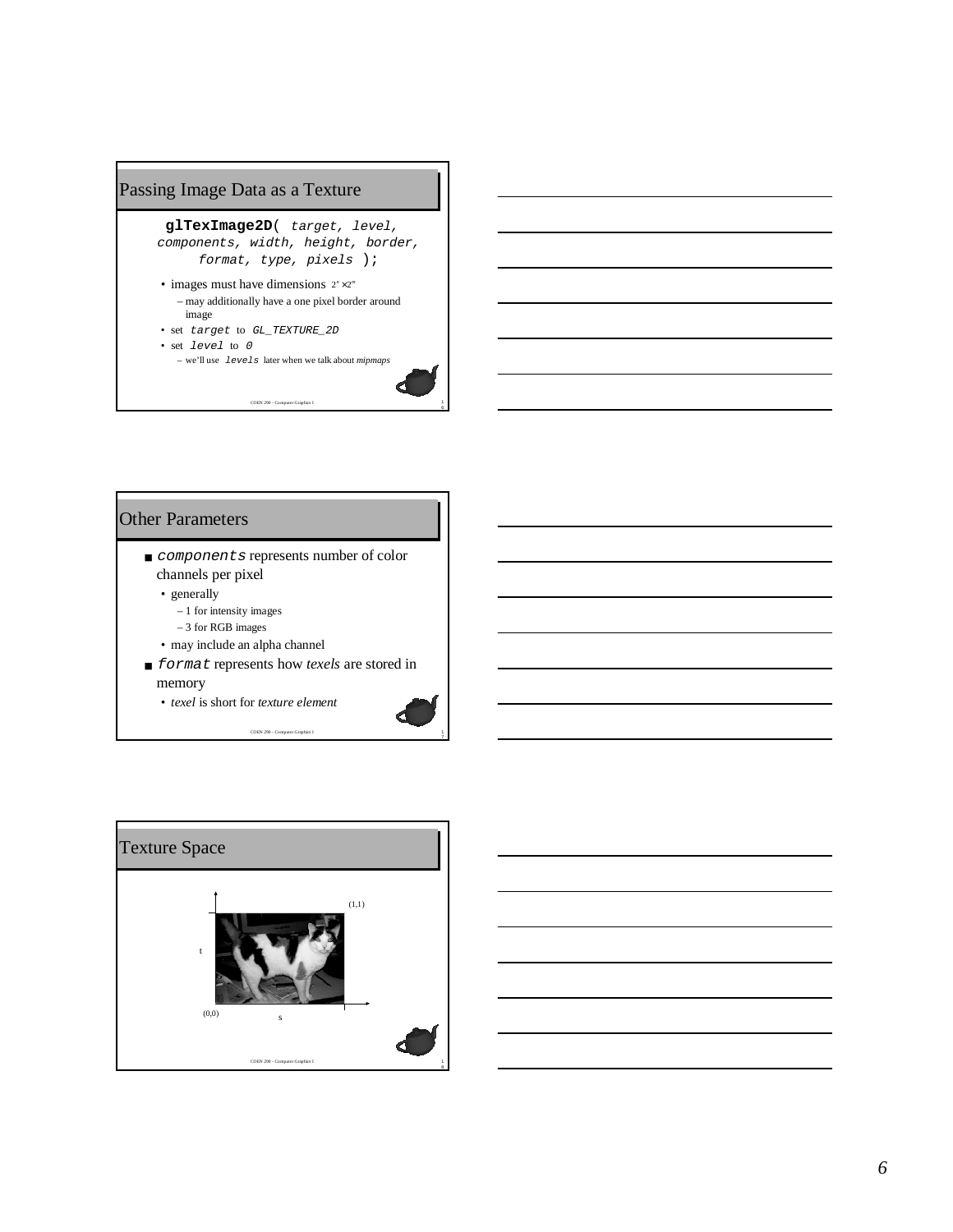



## Specifying Texture Coordinates

■ Methods

- explicitly specify texture coordinates
	- more control
	- more modeling
- have OpenGL generate them for us – easy

COEN 290 - Computer Graphics I

– limited applicability



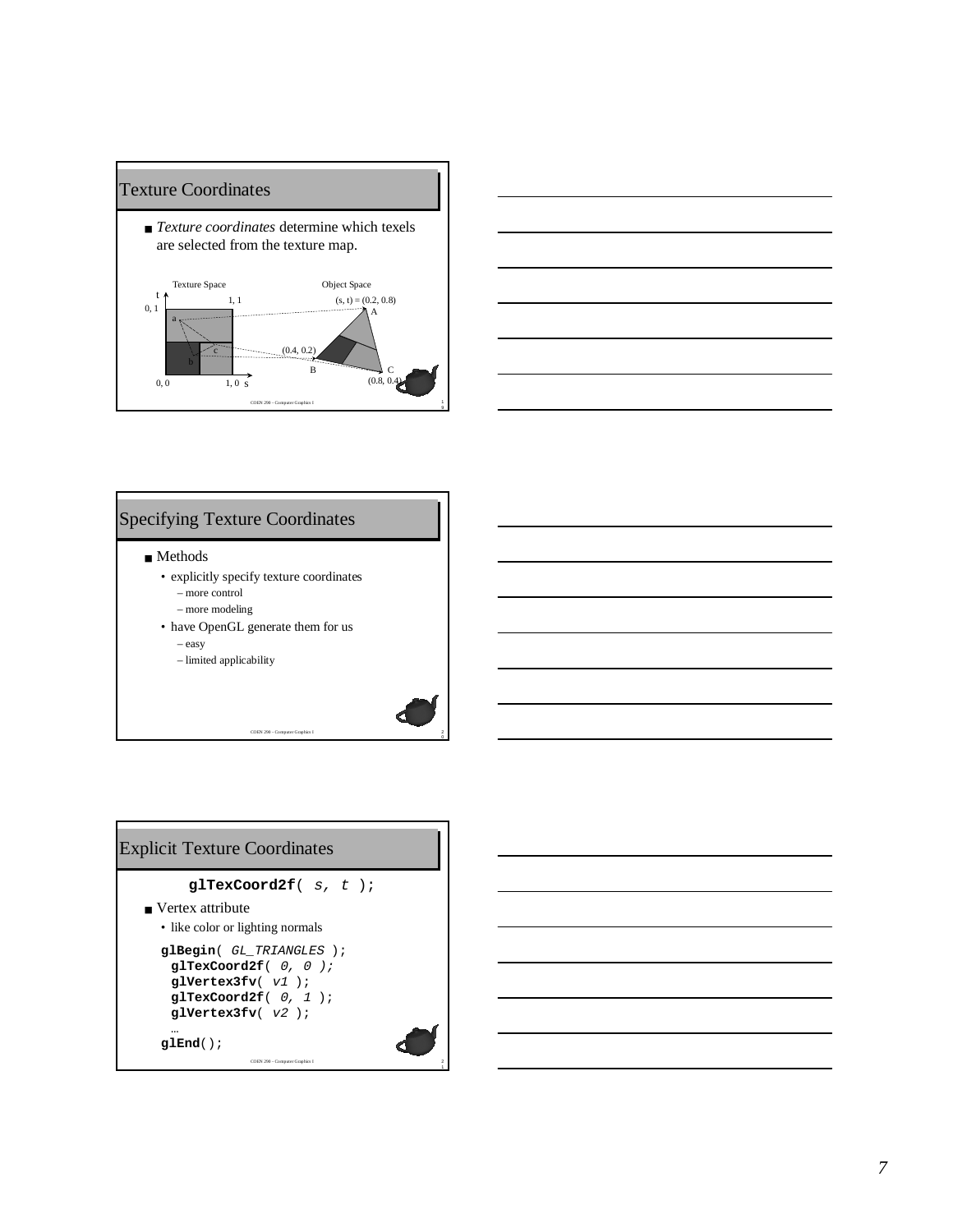

■ Compute distance from a user specified plane in space





## Setting up How to Generate Coordinates

- **glTexGenfv** ( coord, prop, params );
- *coord* is which texture coordinate we want to generate coords for • GL\_S , GL\_T , GL\_R , GL\_Q
- $\blacksquare$  set  $prop$  to <code>GL\_TEXTURE\_GEN\_MODE</code>
- param defines which coordinate space we're going to generate coords in

COEN 290 - Computer Graphics I

- GL\_OBJECT\_LINEAR
- GL\_EYE\_LINEAR



# Object Linear vs. Eye Linear

- GL\_OBJECT\_LINEAR computes texture coordinates in world coordinates
	- relationship between texture plane and object remains the same
	- object looks like its been covered in wallpaper
- GL\_EYE\_LINEAR computes texture coordinates in eye coordinates
	- objects looks like its "swimming" through the texture

COEN 290 - Computer Graphics I



24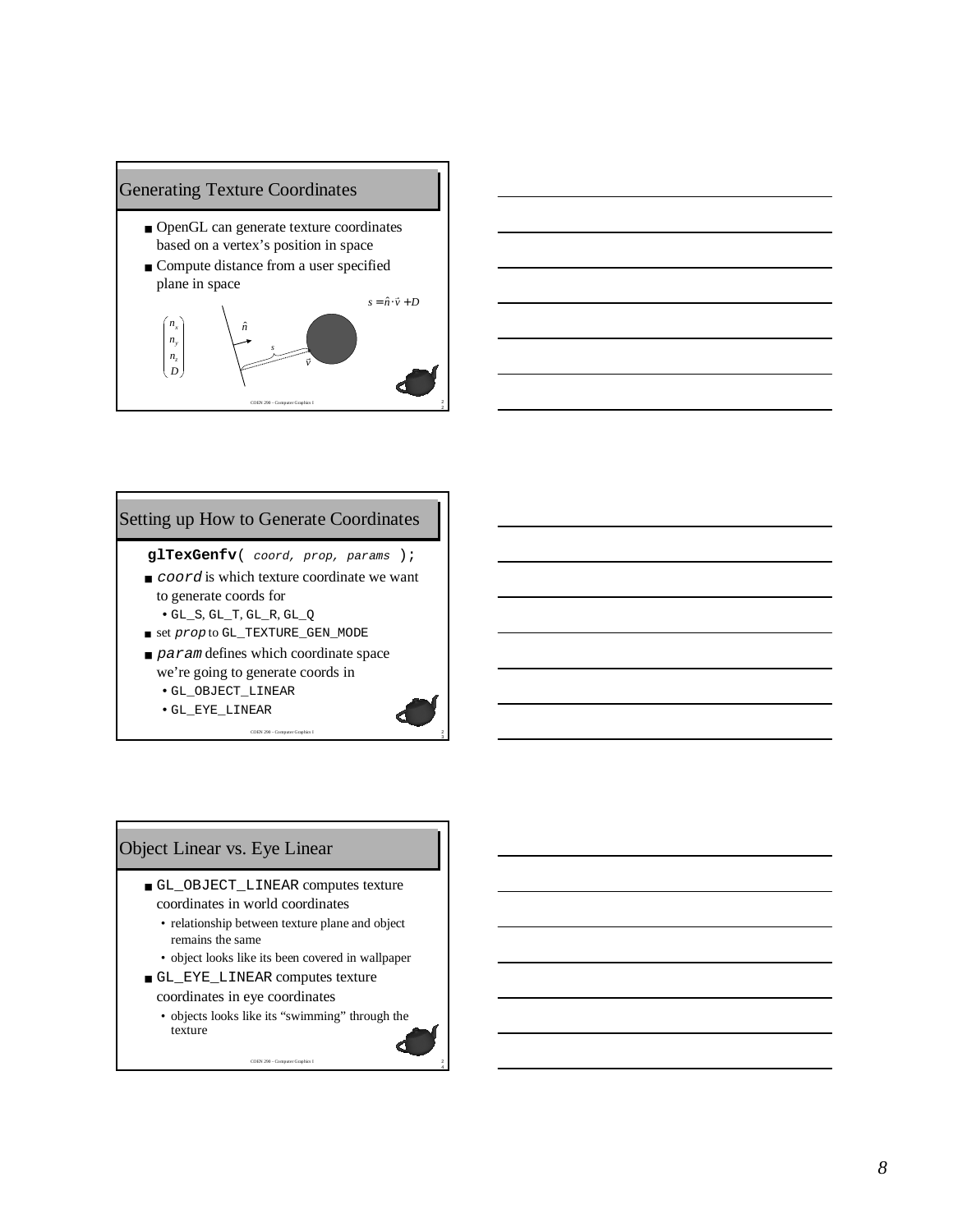# Setting up Texture Generation Plane

#### **glTexGenfv**( coord, prop, params );

- *coord* is which texture coordinate we want to generate coords for
	- $\bullet$  GL\_S, GL\_T, GL\_R, GL\_Q
- *prop* defines which plane we're setting

COEN 290 - Computer Gra

• GL\_OBJECT\_PLANE • GL\_EYE\_PLANE



6

# Setting up Texture Generation Plane (cont.)

- $\blacksquare$  params defines the plane equation • plane transformed by current ModelView
	- matrix

```
GLfloat plane[] = {1, 0, 0, 1};
glTexGeni( GL_S, GL_TEXTURE_GEN_MODE,
   GL_OBJECT_LINEAR );
glTexGenfv( GL_S, GL_OBJECT_PLANE,
  plane );
glEnable( GL_TEXTURE_GEN_S );
```
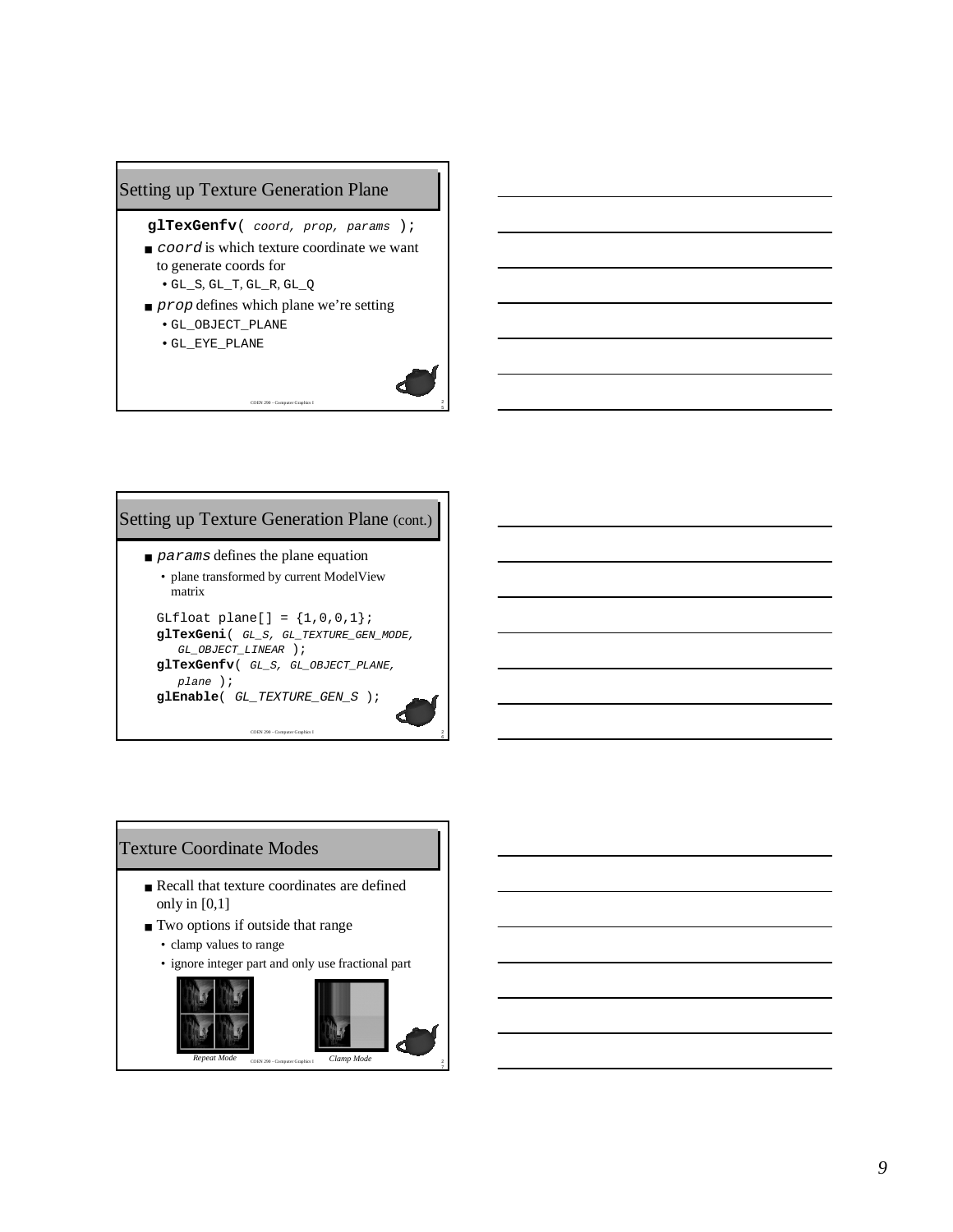# Setting Texture Wrap Modes



# Telling OpenGL how to Apply a Texture

- Several options in how we should use texture's colors for our primitive
	- replace primitives color with that of texture
	- combine the texture and primitive color

COEN 290 - Computer Grap

■ We need to set *texture environment* • describes how textures should be applied



9

0

#### Texture Environments

- **glTexEnvf**( target, prop, params );
- *prop* is GL\_TEXTURE\_ENV\_MODE
- $\blacksquare$  param is either
	- $\bullet$  GL\_DECAL  $Color_{pixel} = Color_{texture}$
	- $\bullet$  GL\_BLEND  $Color_{pixel} = Color_{fragment} \cdot Color_{texture}$ – recall that a *fragment* is an OpenGL pixel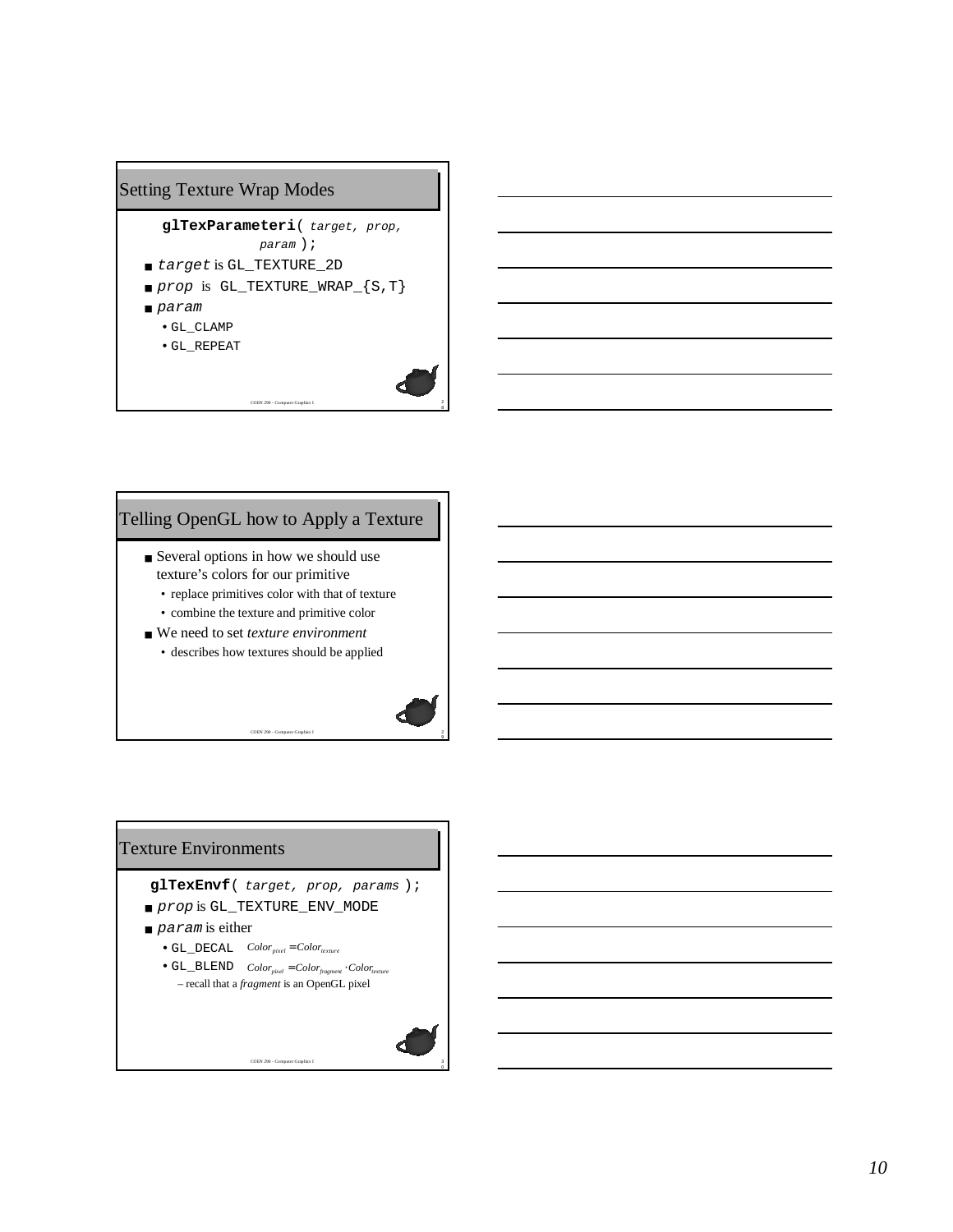#### Texture Objects

■ Its convenient to bundle all this stuff together

**glBindTexture**( target, texId );

- Use twice in your program
	- when defining a texture object
	- when using that texture to render
- Use **glGenTextures**() to create unique texture identifiers

COEN 290 - Computer Graphics I

1



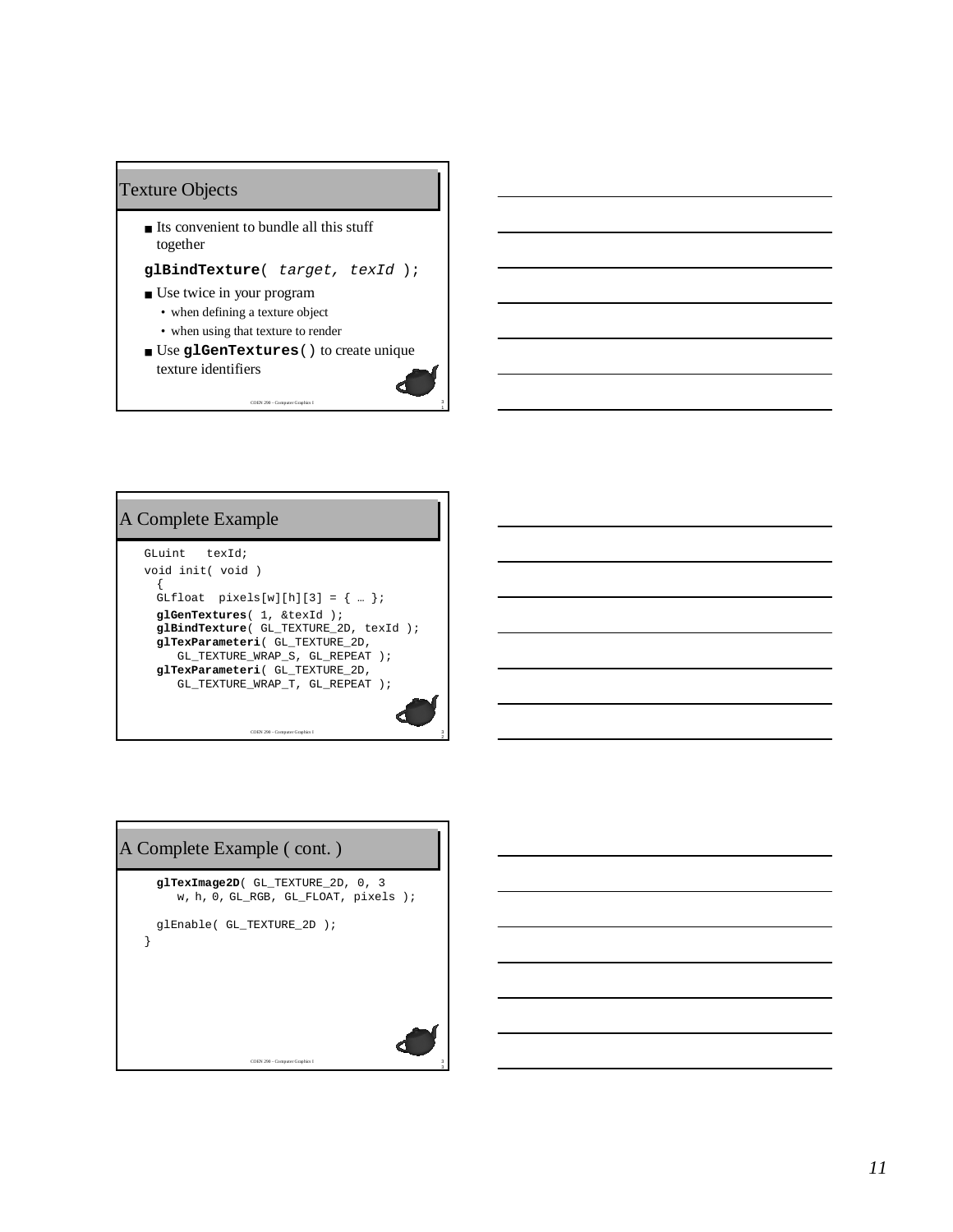# A Complete Example ( cont. )

```
COEN 290 - Computer Graphics I
void render( void )
 {
     …
     glBindTexture( GL_TEXTURE_2D, texId );
     glBegin( GL_TRIANGLES );
     glTexCoord2fv( t0 );
     glVertex3fv( v0 );
     glTexCoord2fv( t1 );
     glVertex3fv( v1 );
     glTexCoord2fv( t2 );
     glVertex3fv( v2 );
     glEnd();
  }
```
4

5

6



# And that would almost work ...

- OpenGL's default state makes an assumption which won't quite get us there
- OpenGL defines one more texture feature, called *texture filtering*

COEN 290 - Computer Graphics I

# Texture Filtering

- Ideally, texel resolution would match pixel resolution
	- but then, we'd just be drawing images
- When they don't match, we need to compensate
	- *minification* when pixels are smaller than texels
	- *magnification* when pixels are larger than texels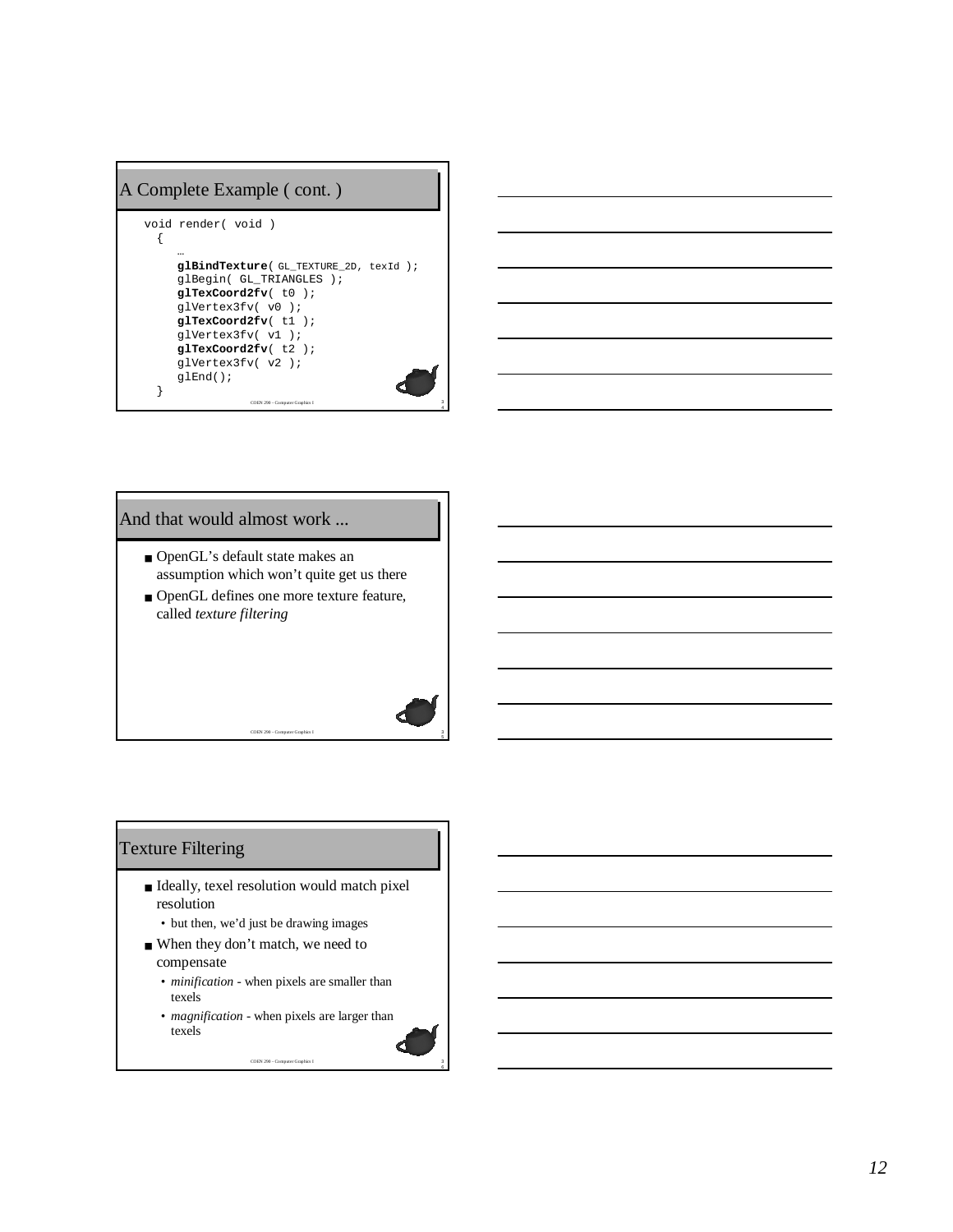



## Texture Magnification

- Not enough information to be able to fill in every pixel "correctly"
- Need to set OpenGL's magnification filter

COEN 290 - Compute

- Two options
	- repeat texels to fill pixels
	- average closest texels to fill pixels



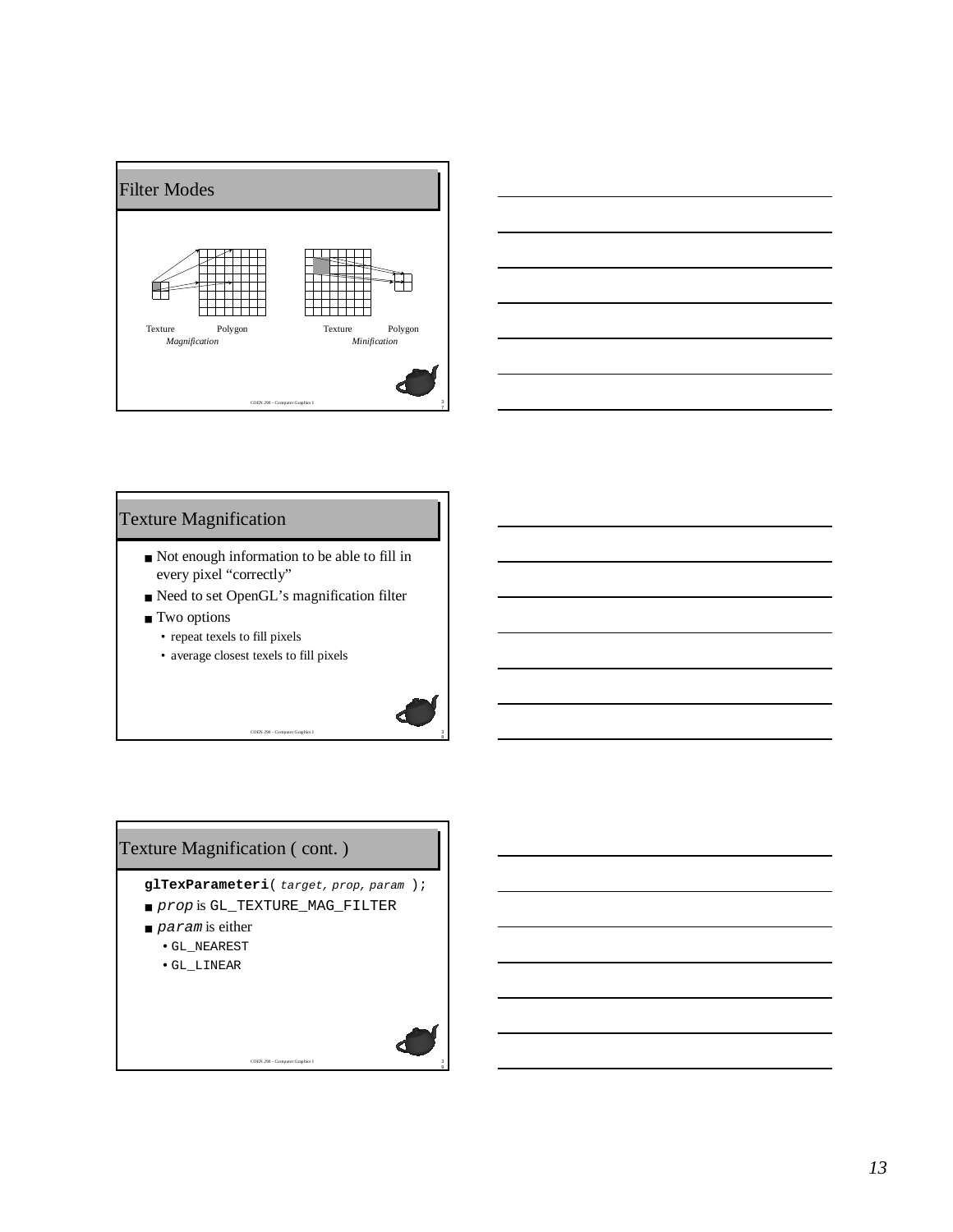# Texture Minification

- Opposite problem of magnification
	- too much information
	- more processing options
- Same sampling options as magnification
	- GL\_NEAREST
	- GL\_LINEAR
- Additional technique to reduce aliasing

 $COEN$  290 -  $Comp$ 

4 0

• mipmapping



# 4 2 COEN 290 - Computer Graphics I Creating Mipmaps **gluBuild2DMipMaps**( target, components, width, height, format, type, pixels ); ■ Automatically builds mipmap levels from source image. ■ Automatically scales image if not dimensions are not a power of two.